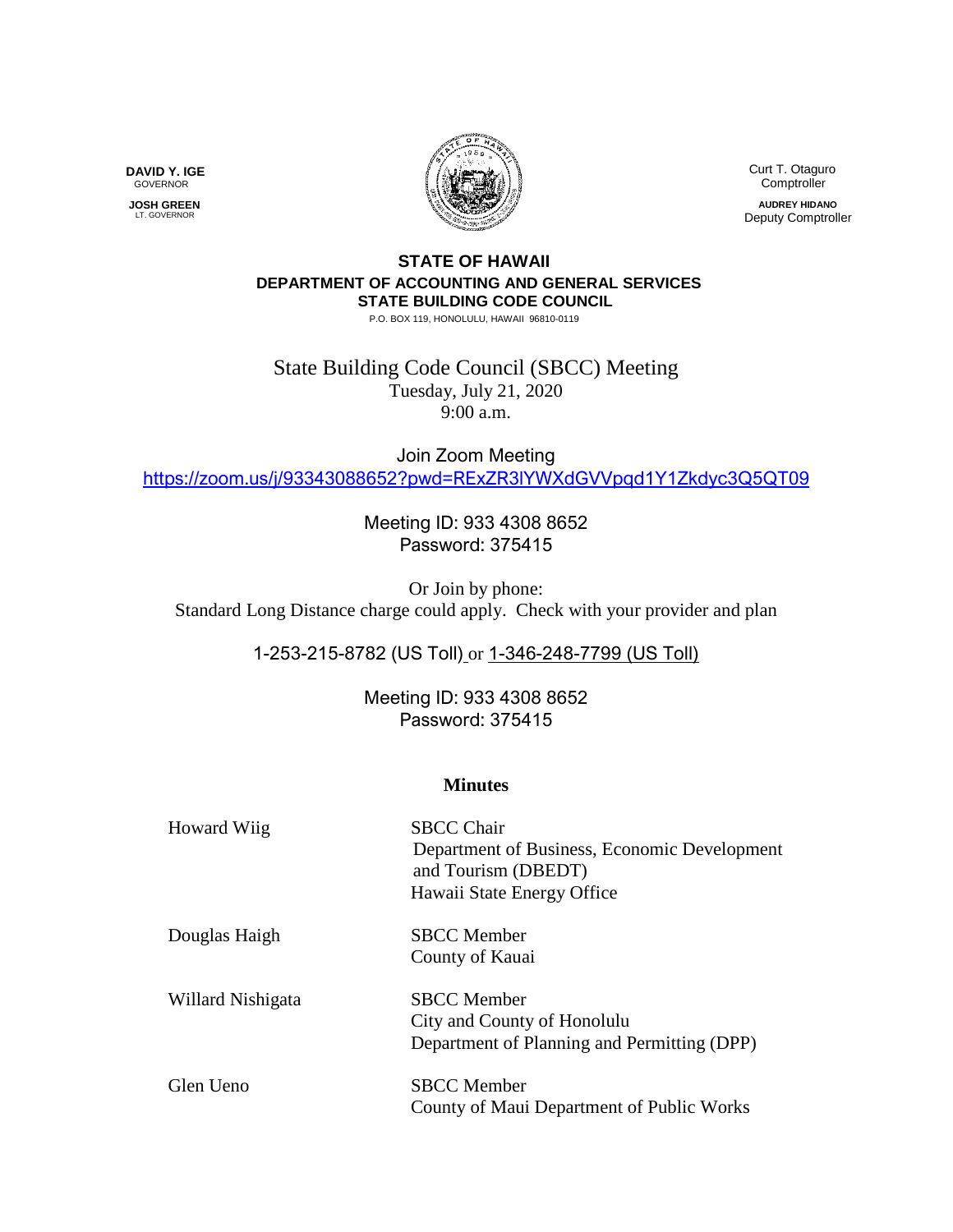State Building Code Council Agenda – July 21, 2020 Page 2 of 7

| Neal Tanaka                 | <b>SBCC</b> Member<br>Hawaii County Department of Public Works                                 |  |
|-----------------------------|------------------------------------------------------------------------------------------------|--|
| Lloyd Rogers                | <b>SBCC</b> Member<br>State Fire Council (SFC)                                                 |  |
| Gregg Serikaku              | <b>SBCC</b> Member<br>Subcontractors Association of Hawaii                                     |  |
| Lyle Carden                 | <b>SBCC</b> Member<br><b>Structural Engineers Association of Hawaii</b><br>(SEAOH)             |  |
| <b>Richard Meyers</b>       | <b>SBCC</b> Member<br>American Institute of Architects (AIA)                                   |  |
| <b>Members Not Present:</b> |                                                                                                |  |
| Dennis Mendoza              | <b>SBCC</b> Member<br>Department of Labor and Industrial Relations<br>Elevator Division (DLIR) |  |
| Mark Kennedy                | <b>SBCC</b> Member<br>Building Industry Association of Hawaii (BIA)                            |  |
| <b>Other Attendees</b>      |                                                                                                |  |
| Stella Kam                  | Deputy Attorney General (DAG)                                                                  |  |
| <b>Ian Robertson</b>        | Professor of Civil and Environmental Engineering<br>University of Hawaii (UH)                  |  |
| Kika Bukoski                | Plumbers and Fitters Local 675                                                                 |  |
| Kraig Stevenson             | <b>International Code Council</b>                                                              |  |
| Gail Suzuki-Jones           | Hawaii State Energy Office                                                                     |  |
| <b>Dwight Perkins</b>       | International Association of Plumbing and<br><b>Mechanical Officials</b>                       |  |
| Sehun Nakama                | Hawaii Energy                                                                                  |  |
|                             |                                                                                                |  |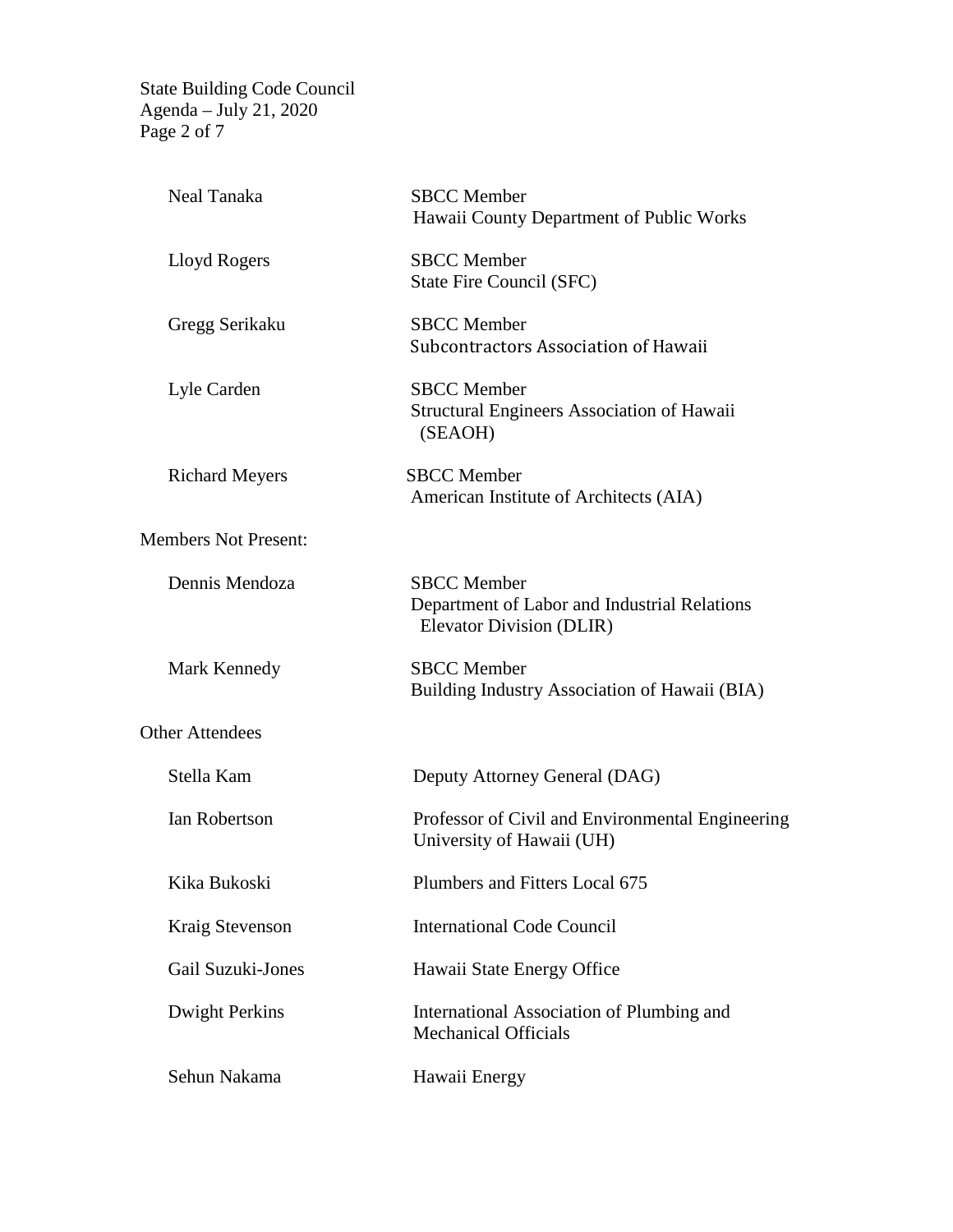State Building Code Council Agenda – July 21, 2020 Page 3 of 7

| Peter Aiello | <b>DAGS</b>                                                    |
|--------------|----------------------------------------------------------------|
| Kevin Luoma  | <b>WSP</b>                                                     |
| Tim Waite    | Simpson Strong-Tie                                             |
| Robert Mould | <b>Office of Climate Change</b><br>City and County of Honolulu |

1. Call to Order

Chair called the meeting order at 9:04 a.m.

2. Introductions and Public Comments

Ian Robertson, UH Professor, reviewed a power point presentation examining critical, high occupancy building's ability to withstand the forces of wind and tsunami impacts. The results of the evaluation would support the evacuation of occupants to the upper floors based on the structural load integrity of the building's support columns. The impact is also dependent on the distance from the shoreline in tsunami impact zones. Existing buildings were usually designed to support lateral forces from seismic or wind speeds on gravity load, foundation columns. An example building on the Waikiki shoreline was reviewed. The increased cost to design new buildings to withstand tsunami forces is approximately two percent. Professor Robertson stated that he may be contacted via the U.H. website for further information. Member Carden added that lightframed buildings need structural steel or reinforced concrete foundations. Seismic requirements for coastal flooding surges are pretty good in the International Building Code 2012 and 2018 editions.

3. Review and approval of the minutes of the June 16, 2020

**Motion:** Member Carden motioned to approve the June 16, 2020, meeting minutes. The motion was seconded by member Rogers and unanimously approved

4. Election of the Vice Chair

Chair opened the nominations for the SBCC Vice Chair. Member Rogers nominated Lyle Carden. Member Haigh seconded the nomination. Member Carden's nomination was unanimously approved.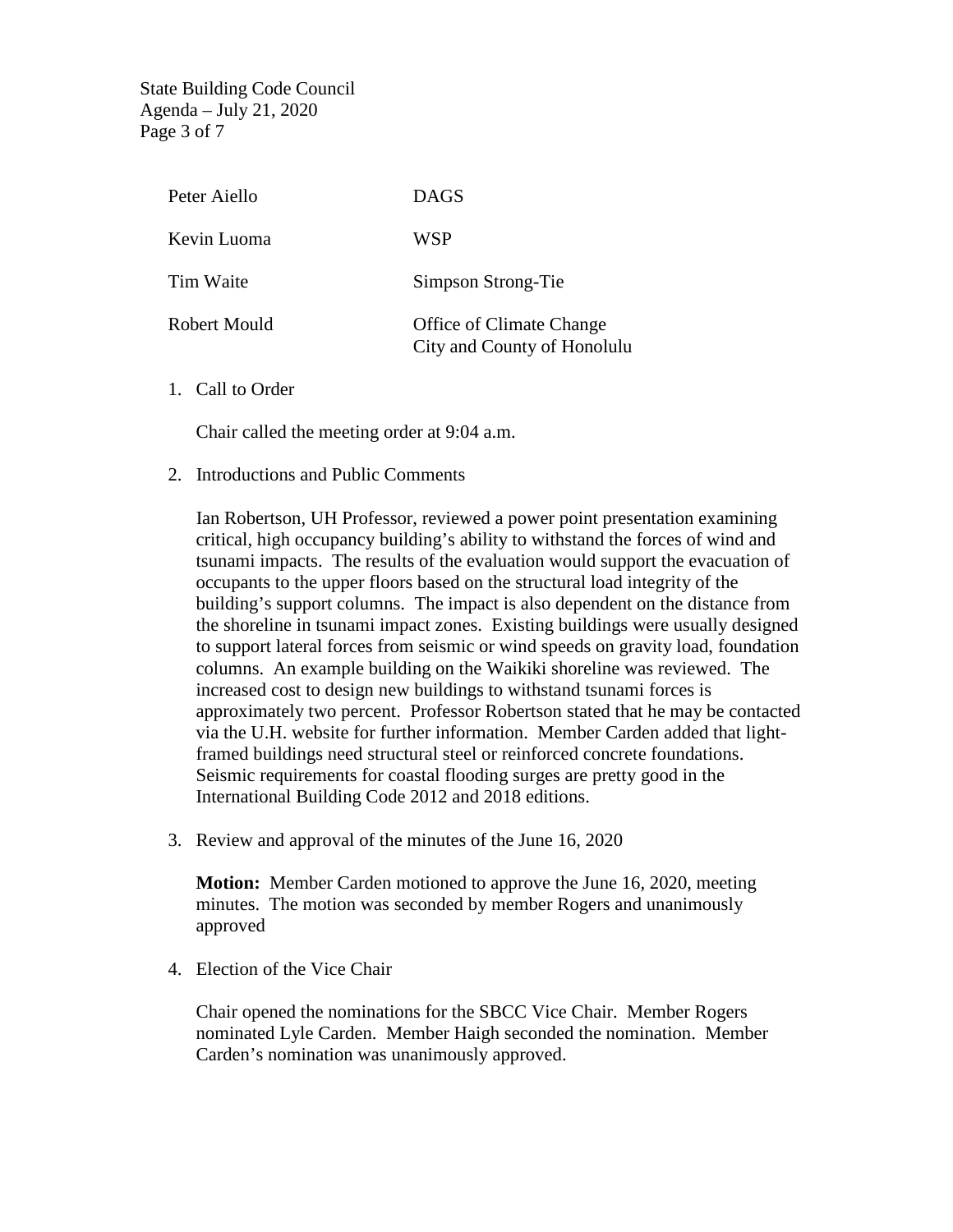State Building Code Council Agenda – July 21, 2020 Page 4 of 7

5. Report from the Subcommittee of Building Officials (SBO)

The SBO did not meet so there was no report.

6. Discussion of the International Building and Residential Code (IBC) (IRC) 2018 Editions Amendment Package

Member Meyer stated that much of the review of the IRC provisions on termite, water and damp proofing was done by Jim Reinhardt. He correlated the sections of Chapter 13 and 14 from the 2012 editions to the 2018 edition. He was not sure if IRC requirements for mechanical, plumbing, or electrical should be deleted without referring the reader to the plumbing or electrical codes. The requirements for boilers should reference the State Department of Labor and Industrial Relations adopted boiler standards and the mechanical code sections should be treated as referenced standards. They plan to include the appendix requirements for tiny homes with increases in square footages, like Kauai County. The electrical sections will refer to the adopted State Electrical Code which did not amend the National Electrical Code.

Member Haigh stated that the Department of Health does not regulate the mechanical requirements for residential (R-3) occupancies, but the national mechanical code is used as a reference. Since no counties have mechanical engineers on staff, third party inspectors verify mechanical requirements were met for R-3 occupancies. He suggested that State agencies coordinating low-income or residential projects should be solicited for input. There are also requirements for residential sprinklers in the State Plumbing Code. There was a discussion on the use of the adopted State Plumbing Code or the plumbing requirements in the IRC. If the requirements are not covered then can another code be used? There may be instances where the Uniform Plumbing Code conflicts with the plumbing requirements in the IRC. Member Tanaka stated his department is not ready for third party review of mechanical code sections, but the third party review was actually mistakenly termed and should have been called a special inspection where a licensed mechanical engineer would verify compliance with the mechanical code. Member Haigh stated that members should review Honolulu's language for compliance with the mechanical code for residential occupancies.

Member Carden stated that the IBC structural requirements were sent for review to Member Haigh. He also has some fire requirements found in the International Existing Building Code 2018 edition that he would like the State Fire Council to review.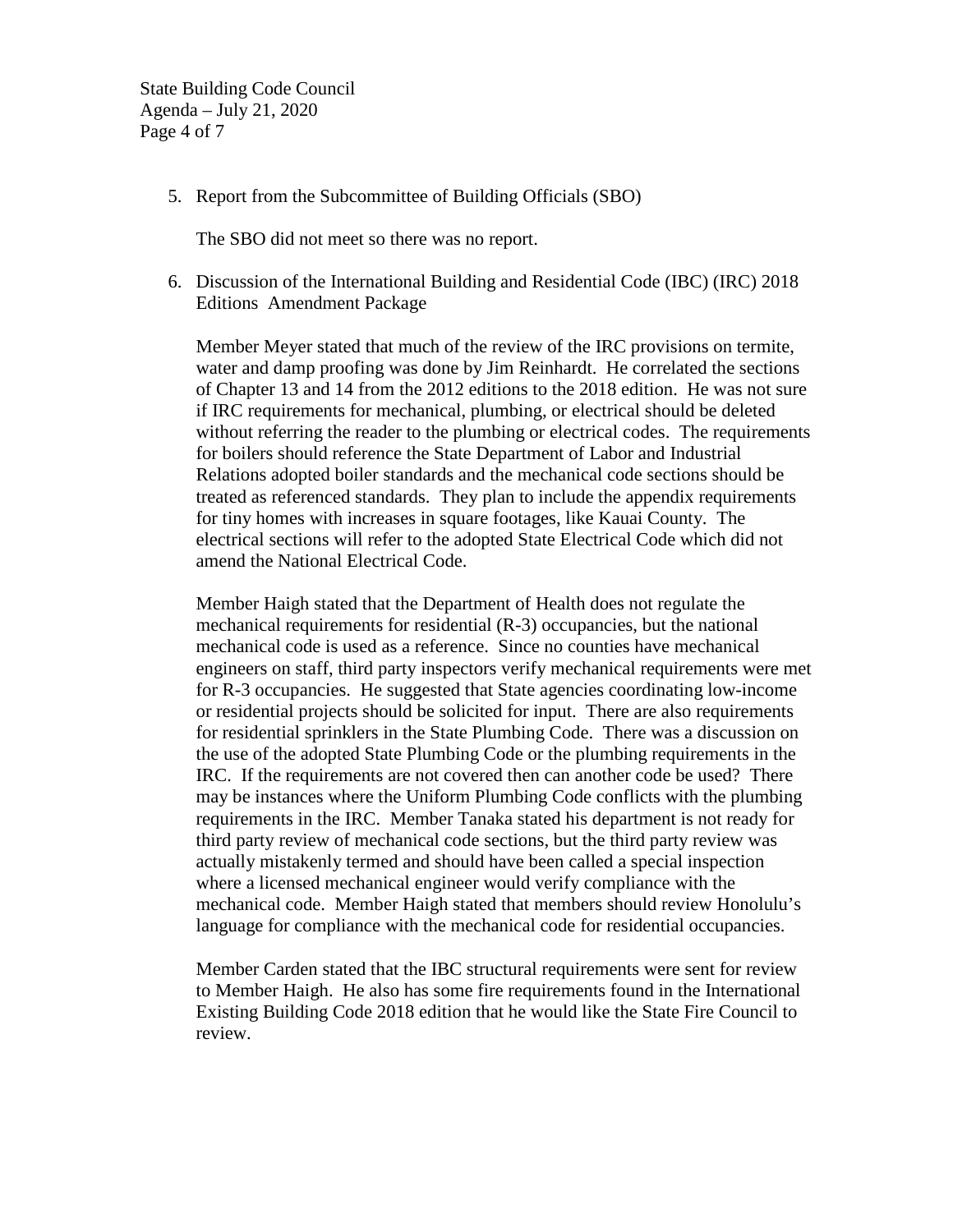State Building Code Council Agenda – July 21, 2020 Page 5 of 7

> 7. Discussion of the International Energy Conservation Code (IECC) 2018 and 2021 Editions

Chair stated that he plans to show the differences between the IECC 2018 and 2015 editions. He also plans to compile a matrix of each of the counties 2015 edition requirements to compare the performance improvements.

8. Discussion of Code Adoption Timelines for State/Counties

Members weighed on their understanding of the adoption timelines for the State and County building codes. Hawaii Revised Statutes 107-24 and -27 states that the SBCC shall adopt the State Building Codes within two years of the official publication date of the national code or standard. If the SBCC does not adopt the national codes within the two years, the national codes become the State Building Codes until it is superseded by the SBCC's adoption of an amended version of the code. The counties have two years to adopt their codes either when the national code becomes the State code or the SBCC adopts an amended State code. The DAG Kam confirmed this interpretation.

9. Discussion on Default Adoption Timelines

This item was covered in item #8 above.

10. Discussion on the Meaning of the Term Adopting Codes on a Staggered Basis

Kraig Stevenson believes that the term came about several years after the original statute created the SBCC. Without funding for staff personnel the SBCC had to rely on its volunteer members to review and adopt all the national building codes. National codes are updated every three years, so the term would allow the SBCC more time to adopt codes every six instead of three years. It could also mean that the different codes have different publication dates so the adoption of the different codes takes place on different, or on a staggered basis. There is no definition of the term in statute, so it is difficult to decide exactly what it means.

- 11. Updates from the Investigative Committees:
	- a. Investigative committee for the Structural Provisions for the IBC and the IRC 2018 Editions

See item #2 above.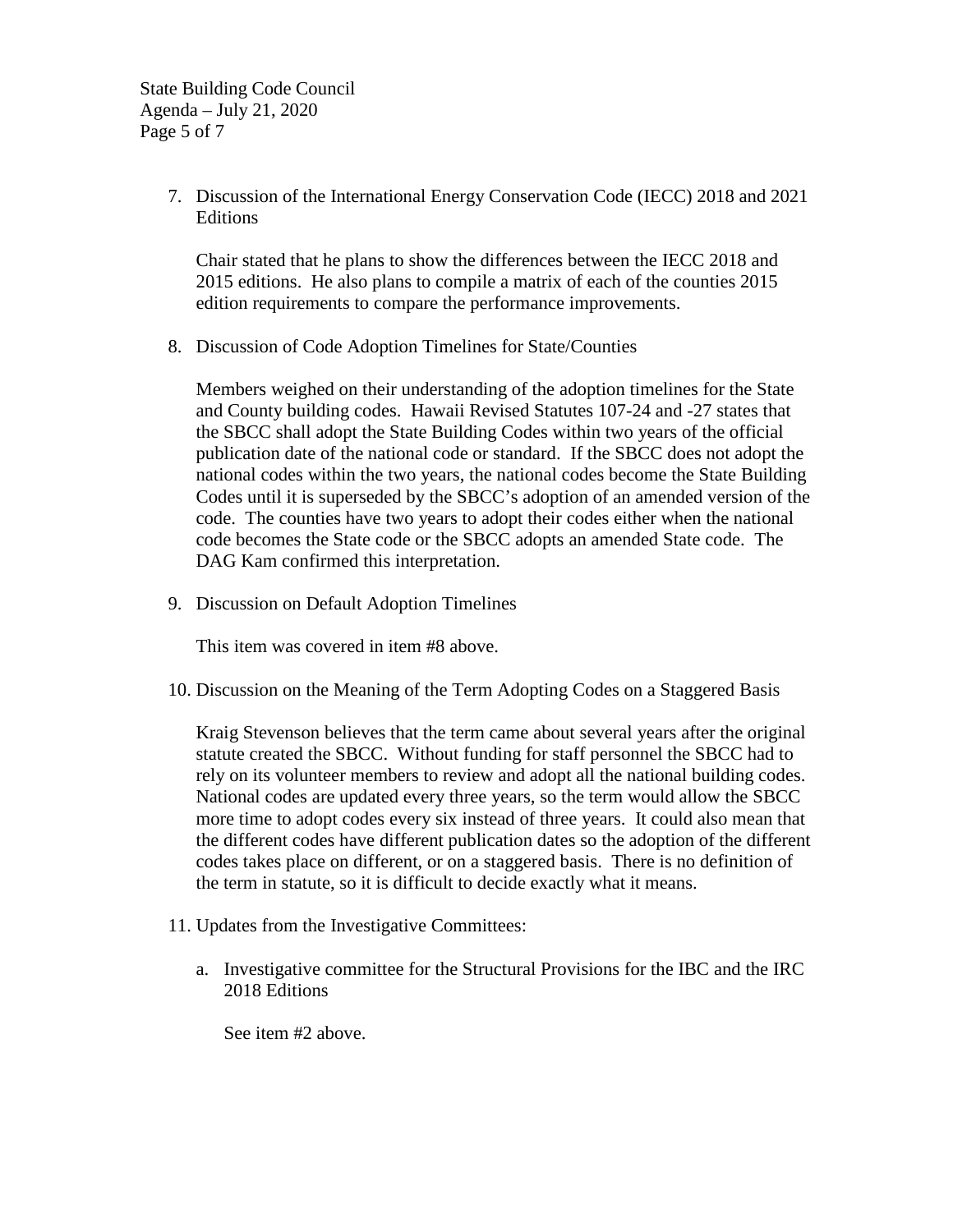State Building Code Council Agenda – July 21, 2020 Page 6 of 7

> b. Investigative committee for the Non-Structural Provisions of the IBC and the IRC 2018 Editions

See item #6 above.

c. Investigative committee for the International Energy Conservation Code (IECC) 2018 Edition

There was no update.

d. Investigative committee for the Uniform Plumbing Code (UPC)

Member Serikaku stated that the committee has not started the review of the UPC 2021 edition.

e. Investigative committee for the Green Code 2018 Edition

There was no update.

f. Investigative committee for the Mechanical Code

There was no update.

g. Investigative committee for the State Fire Code (National Fire Protection Association 1 Fire Code 2018 Edition)

There was no update.

h. Investigative committee for the Energy Efficiency Code Coordination

Chair stated that the next meeting will be in early September 2020.

i. Investigative committee for the State Elevator Code

There was no update.

j. Investigative committee for the International Existing Building Code 2018 Edition

See item #6 above.